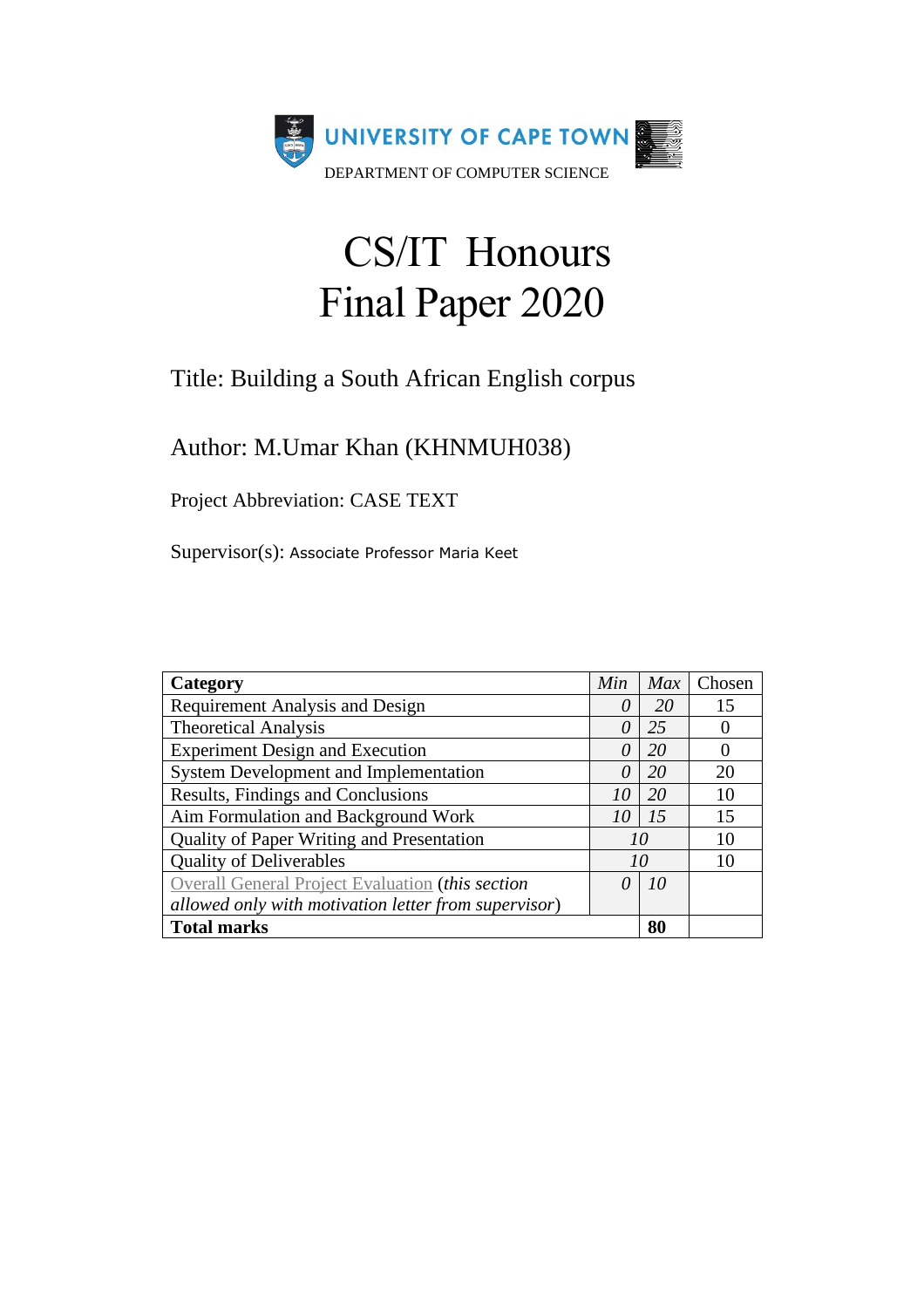## Building a South African English corpus

Muhammed Umar Khan khnmuh038@myuct.ac.za University of Cape Town Rondebosch, South Africa

#### Abstract

A corpus is a compilation of text that is used for linguistic research. Currently, South African English(SAE) does not have a written electronic corpus and only has smaller spoken corpora that only focus on the sub-varieties of SAE. This project aimed to create a comprehensive corpus for SAE which would fairly represent multiple sub-varieties of the language. The corpus was created by gathering, cleaning, and storing data from multiple different categories where SAE is used. After completing the development of the corpus, we achieved to develop an electronic South African English with a comprehensive metadata scheme for the contents of the corpus. Weaknesses of the corpus were discussed (such as an unfair representation of sub-varieties of SAE) and recommendations for future works were provided on how the corpus could be expanded.

#### Keywords

Corpus, South African English(SAE)

#### 1 Introduction

A corpus is a collection of texts which are used for linguistic research. South African English (SAE) contains many sub-varieties which include: Indian South African English, Black South African English, Afrikaans South African English, etc. South African English has no large-scale electronic corpus available, so linguistic research is limited due to there being no electronic corpus being available for the language [\[1\]](#page-10-0).

A South African English corpus is needed for projects such as the International corpus of English or ICE requires that there be a South African English corpus as it is one of the components of the ICE [\[5\]](#page-10-0).The need for a South African English corpus is further enhanced by the fact that an authority of SAE, the Dictionary of South African English (DSAE), requires that an SAE corpus be available because their current approach of manually collecting data to compile SAE dictionaries seem to limit the amount of data that can be gathered and also limits the depth to which the analysis of data can take place[\[1\]](#page-10-0). This project doesn't aim to fulfill those requirements but the requirements presented by these organizations

facilitate the need for an SAE corpus for linguistic research.

Previously there has been work done in developing corpora for South African English but these corpora focused on sub-varieties of South African English such as Black South African English and Indian South African English [\[1\]](#page-10-0). The data samples for these corpora were relatively small in size as data was collected the use of audio recordings [\[3,](#page-10-0) [5,](#page-10-0) [4\]](#page-10-0) rendering these corpora not useful for projects with a large scale and involving written text, these corpora also did not take into account various genres where South African English is used such as news websites, political speeches, blogs, social media and so on [\[5, 4\]](#page-10-0).

Taking all these factors into consideration this project was undertaken to fulfill the following aims:

- Build a corpus for South African English that could easily be expanded upon in the future and be capable to use for linguistic research by the end of this project.
- Development of an appropriate metadata scheme for the corpus, which will help in adding linguistic context and provenance to the corpus and make it simpler to traverse through the corpus and extract information from it.
- Attempt to fairly represent most sub-varieties of South African English in the corpus.

The development of included 4 major steps with Testing being done between steps. These 4 steps were as follows:

- (1) Gathering data for the corpus
- (2) Cleaning and Filtering of raw data
- (3) Implementing Metadata of the corpus
- (4) Storage of data acquired

This paper consists of 8 sections. In Section 2 we discuss the related work done concerning developing a South African corpus as well as the methods that were used during the development of other language-specific corpora. Section 3 covers the Design. Section 4 covers the implementation of the design for the development of the corpus and section 5 details the testing strategy. Section 6 details the results we achieved as well as the discussion of the results. Section 7 is further discussion of key results. Section 8 covers the conclusion and the possibility of any future work.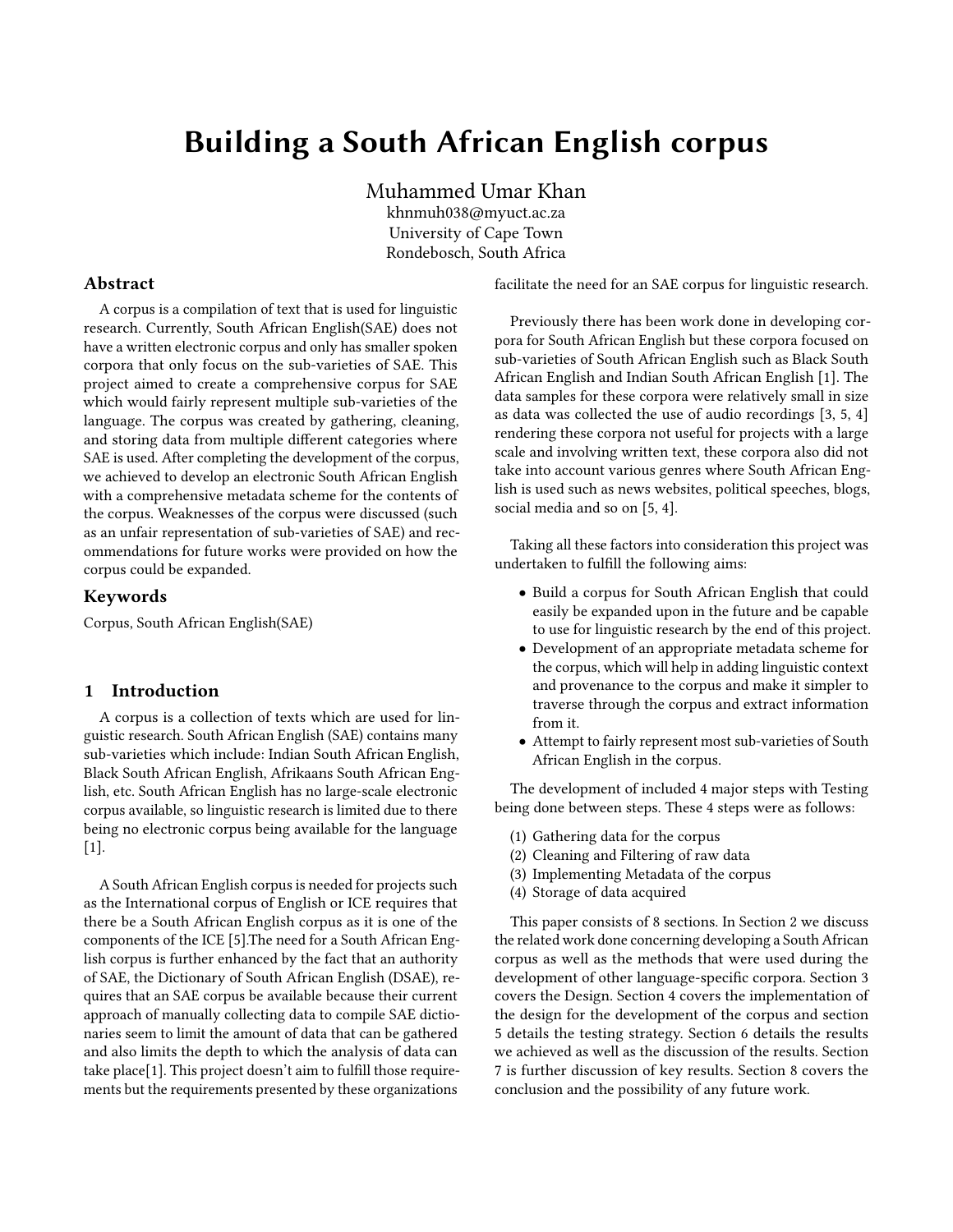#### 2 Related works

In this section we will be focusing on the related work that has been done for developing corpora for South African English as well as developing various language-specific corpora worldwide, the methods used for developing these corpora allowed us to choose the tools appropriate for the development of the South African English corpus.

#### 2.1 Previous Work on the Development of SAE Corpora

Currently, there exists no complete corpus for South African English [\[1,](#page-10-0) [3\]](#page-10-0), work has been done on the sub-varieties of South African English this includes work done by Peinaar and de Klerk [\[3\]](#page-10-0) concerning Indian South African English, de Klerk [\[4\]](#page-10-0) for Xhosa English in which De Klerk came up with a spoken corpus of Xhosa English consisting of about 500000 words [\[4\]](#page-10-0) and Jeffery [\[5\]](#page-10-0) with an attempt to create a South African English corpus for the International Corpus of English, but this corpus has not yet been completed. A trait common between these corpora was that they only focused on sub-varieties of South African English and their means of collecting data for the corpus was limited to audio recordings as seen with [\[3\]](#page-10-0), [\[4\]](#page-10-0) and [\[5\]](#page-10-0) this resulted in a very small sample size [\[1\]](#page-10-0).

The decision to use audio recording was explained by [\[3\]](#page-10-0), since to transform from spoken data to written text required listening to the recordings multiple times and manual transcription of the words. It was acknowledged by [\[3\]](#page-10-0) that automatic transcription methods do exist but the issue with those is that they tend to perform well with clear speech such as dialogues or broadcast monologues, whilst with unpredictable and spontaneous speech auto transcribers are still unreliable [\[3\]](#page-10-0).

### 2.2 Work on other language-specific corpora

Generally, the following procedure was adopted for the development of corpora by various scholars.

- (1) Collecting raw corpus data
- (2) Storage of acquired corpus data
- (3) Filtering and cleaning acquired data
- (4) Metadata scheme for the corpus

2.2.1 Collecting raw corpus data [\[1\]](#page-10-0) specifically worked on developing a corpus for South African English and the methods used by [\[1\]](#page-10-0) were the use of web crawlers, RSS feeds and software to collect dynamic data such as CrawlJax.

[\[6\]](#page-10-0) and [\[2\]](#page-10-0) which constructed large corpora used web crawls

as well but also highlighted the possible use of methods such as search engine queries and search engine hit counts.

2.2.2 Storage of data acquired Most scholars did not state how the corpus was stored [\[1\]](#page-10-0).[\[1\]](#page-10-0) used NoSQL databases such as MongoDB to store the data that was retrieved for the corpus and scholars such as [\[8\]](#page-10-0) chose to store data with the use of text files as they believed this approach was quicker than making the use of relational databases.

2.2.3 Cleaning and filtering data After the corpus data was collected it required filtering and cleaning, procedures such as boilerplate removal had to be carried out by [\[1,](#page-10-0) [2,](#page-10-0) [6\]](#page-10-0) and either developed or used specialized tools for this process such as Boilerpipe, NCleaner,Recovery etc.

The BTE tool was adopted by [\[12\]](#page-10-0) in which it was stated that sections rich with content in a page would often have a low HTML tag density, whereas boilerplate contains a substantial amount of HTML due to its special formatting, newlines etc .This approach was independent of the crawling procedure used because it is based on the general properties of web documents [\[10\]](#page-10-0).

[\[9\]](#page-10-0) decided to go with manually writing scripts for each website to deal with HTML markup and boilerplate removal, the reason for this was because they believed this method would result in desired content and would save them from the problem of fundamental duplicates such as samples from articles and blogs etc [\[9\]](#page-10-0).

Automatic cleaning tools were also developed by some, such as "Victor the Cleaner" by [\[11\]](#page-10-0) which was aimed at cleaning HTML pages by removing all text except headers and main page content. Continuous text sections (sections not including any HTML tags) are considered a single block that should be marked by a label as a whole [\[11\]](#page-10-0).

Whilst carrying out the cleaning process scholars also performed the removal of near duplicates or exact duplicates of data. Exact duplicates were easier to handle by using hashes and fingerprints to track HTML documents [\[1\]](#page-10-0). Near duplicates, removal was a harder task but the general approach seen with many such as [\[1\]](#page-10-0), [\[2\]](#page-10-0) and [\[6\]](#page-10-0) was the use of ngrams to track the similarity between documents and also implemented an algorithm known as the "shingling" algorithm to deal with near duplicates [\[1, 6, 2\]](#page-10-0).

2.2.4 Metadata scheme for the corpus [\[7\]](#page-10-0) suggested the use of XML files and metadata schemes such as Text Encoding Initiative (TEI),ISLE Metadata Initiative (IMDI), and the Open Language Archive Community (OLAC). These schemas can categorize any resource and TEI specifically has a detailed online guideline.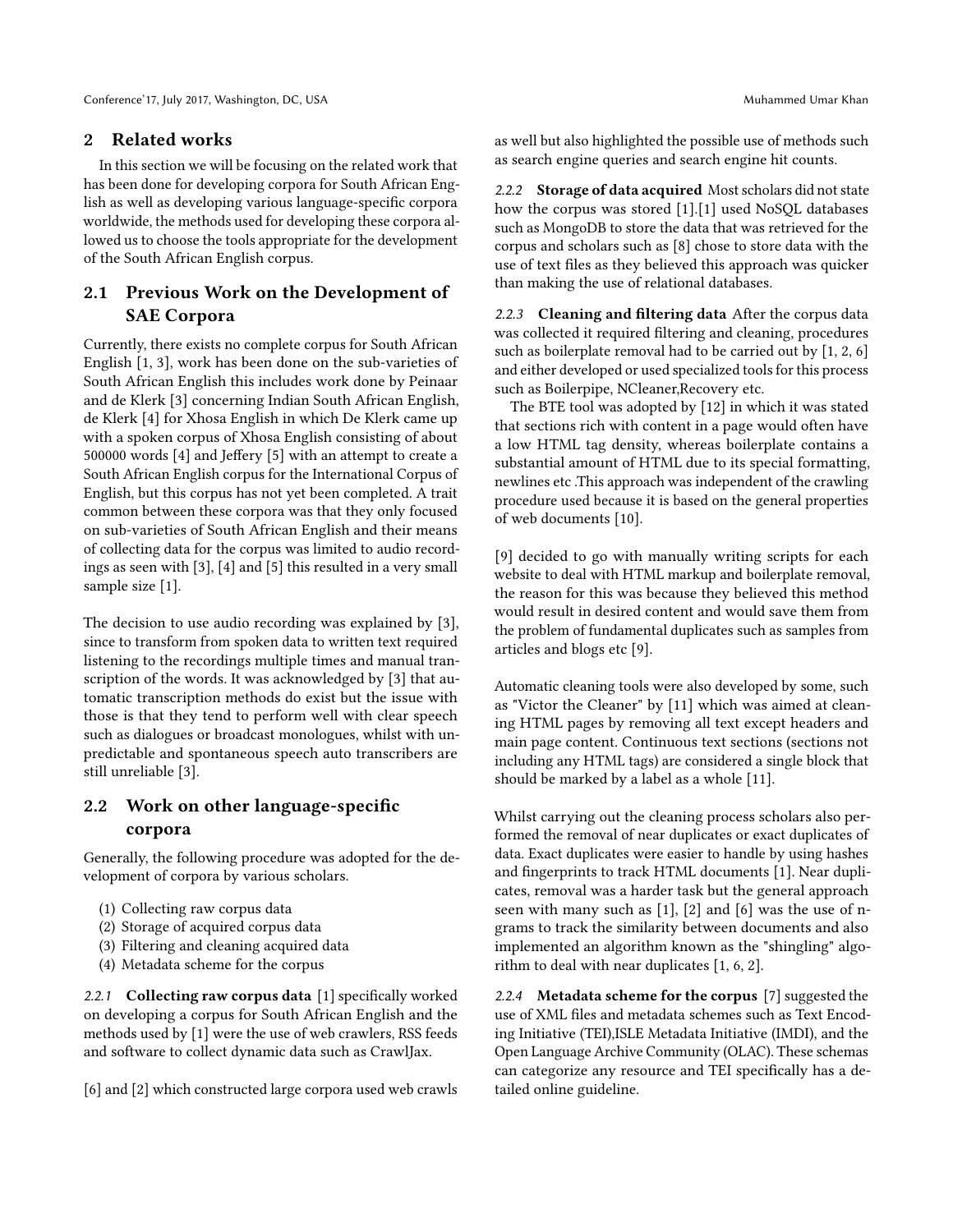Most of the schemas were very similar when categorizing data but with the TEI approach, custom schemas could be made by extending the TEI corpus schema. If this was done usually a document was provided detailing the definitions of all the elements used in the schema [\[7\]](#page-10-0).

Most authors did not mention the way they stored the metadata but there are versions of the Brown Corpus as well as the BNC that are available in XML and use TEI as their metadata schema [\[7\]](#page-10-0).

#### 3 Design

In this section, we discuss how the requirements for the project were gathered and the design aspects of the corpus.

#### 3.1 Requirements Gathering

To gather the requirements of the project Weekly meetings on Skype were scheduled with the project supervisor. These meetings were also kept to prevent any scope creep during the course of the project. Any further doubts with regards to project requirements were clarified by the project supervisor over email. The requirements were as follows:

- Attempt to make an SAE corpus over a million tokens
- Include various sub-categories of data for the corpus with data belonging to different provinces of South Africa to attempt and fairly represent sub-varieties of SAE.
- Implement a metadata scheme that would make it easy to locate the source of the text that was gathered and make it easy to traverse through the corpus.

With these requirements in mind, we came up with the design of our corpus.

#### 3.2 System Design

The corpus was designed to contain over a million tokens of data, comprising of various genres where South African English was used, the reason for this was because different words and style of writing is probable in different forms of media, for example, a newspaper article is expected to be more professional than a simple social media tweet. Because of this, we decided to include the following genres for the corpus:

- (1) News websites
- (2) Political speeches
- (3) Media statements and Advisories
- (4) South African Books(Fiction)
- (5) South African Twitter data
- (6) South African Blogs

For some categories of data, we decided to include subcategories, the reason for this choice was that there could be a difference in the writing style between the sub-categories.

A list of the subcategories are as follows: For news websites:

- (1) National News
- (2) Local News
- (3) Lifestyle and Entertainment
- (4) Sport
- (5) Health
- (6) Education
- For Blogs :
- (1) Lifestyle
- (2) Travel
- For Books :
- (1) South African fiction

We also decided to gather text from various regions of South Africa such as Gauteng, Western Cape, KwaZulu-Natal, etc. This choice was made to attempt to fairly represent different sub-varieties of South African English such as Indian South African English( containing words such as "Whakind" as a form of a greeting), Black South African English (which contains words like "indaba" meaning meeting of a community, or words such as "ubuntu" used for kindness ), Afrikaans South African English(comprising of words such as "boykie" for a young man) and so on. These sub-varieties were included as South African English comprises of many "loan" words from such languages [\[1\]](#page-10-0).

| Sub-category                | Region        | <b>Example where found</b> |
|-----------------------------|---------------|----------------------------|
| National News               | National      | News24                     |
| Local News                  | KwaZulu-Natal | The Mercury                |
| Sport (News)                | Eastern Cape  | HeraldLive                 |
| Health (News)               | National      | Mail and guardian          |
| Education (News)            | National      | Mail and guardian          |
| Lifestyle and Entertainment | Western Cape  | Daily Voice                |
| (News)                      |               |                            |
| Finance (News)              | National      | The South African          |
| Travel (Blogs)              | Gauteng       | Rattle and Mum             |
| Lifestyle (Blogs)           | Western Cape  | Boring Cape Town           |
|                             |               | Chick                      |
| South African fiction       | National      | Project Gutenberg          |
| (Books)                     |               |                            |

#### Figure 1: Example showing the sub categories of the data that will be gathered along with examples where such sub-categories were represented

Metadata is essential when it comes to organizing ways a language specific corpus can be meaningfully processed [\[7\]](#page-10-0). It stores the interpretive framework in which the constituents of a corpus are selected and are to be understood [\[7\]](#page-10-0). Cause of these reasons metadata is vital to a language corpus. This is why we came up with a comprehensive metadata scheme for our corpus.

We decided to store the corpus in two different ways one in XML format and the other in flat-text format. The reason this was done is for the XML version it used the TEI corpus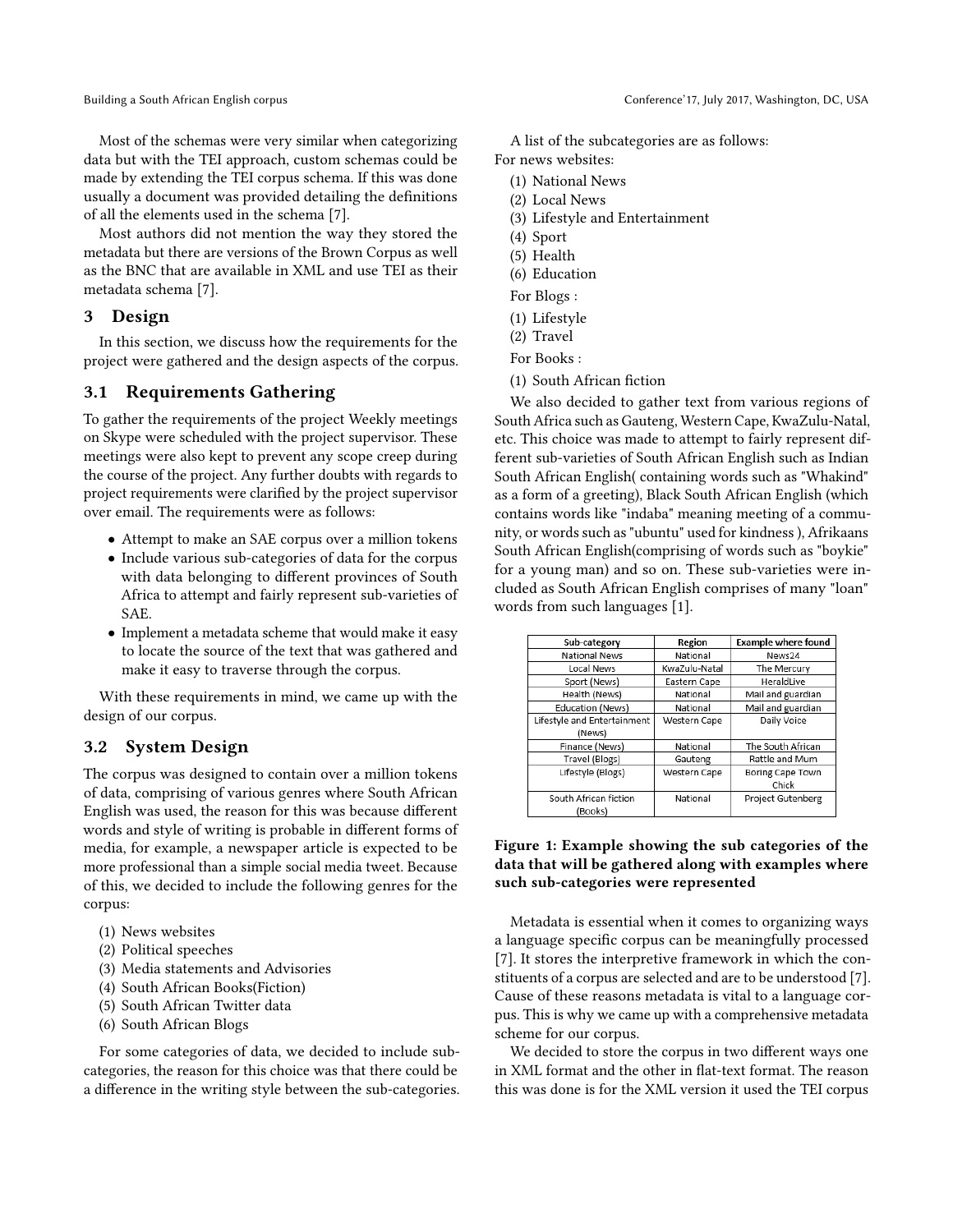metadata schema which is a standard metadata schema and can be used with tools that cater to it. We also chose to do a flat-text version of the corpus with our custom metadata schema, this version was chosen as not all corpus tools such as WordSmithTools [\[14\]](#page-10-0) and AntConc[\[15\]](#page-10-0) are comfortable with XML format of data and the flat-text version can be easier to use when dealing with just the contents of the corpus as they are not encoded with any tags like with XML.

The TEI corpus metadata schema was intended to be used for the XML version of the corpus and our custom metadata schema for the flat-text version of the corpus. Both the metadata schemas contained the same contents albeit in a different format the metadata for both versions of the corpus included the following:

- Title
- author
- publisher
- Date published
- Country
- Province/ region(in XML)
- Source URL
- Category
- Sub-Category
- License

#### 3.3 Design Approach for the development life cycle

To carry out the development of the corpus 2 major stages need to be carried out before the metadata can be implemented and the storing of the corpus, these stages are as follows:

- (1) Gathering raw corpus data
- (2) Cleaning and filtering of raw data

To begin with the development of the corpus we first had to decide on how the data would be gathered. Various methods were considered in deciding the methods that were going to be used to gather data for the corpus such as web crawlers, search engine queries and search engine hit counts.

Web crawlers were chosen for data collection. Web crawlers were chosen cause they are efficient at gathering data and many powerful web crawlers are available for free, web crawlers also don't have limitations that are present with methods such as search engine queries, where the number of queries per day is restricted by search engines [\[2\]](#page-10-0). This required us to use popular Web crawling packages such as Scrapy and develop Crawlers to suit extraction of data from the sources of our choice such as various news websites or political speeches, this meant that using the Scrapy classes we need to create our custom crawlers to extract data.

The Scrapy based crawlers were designed to be used with

all the corpus categories besides the gathering of twitter data which required a separate program be written using the Twitter API as twitter tweets do not have their separate URLs like blog articles or news articles.

When it came to gathering data for the Books category of the corpus it was very difficult to find any recent books which were available for free, this led to us deciding to gather our books data from www.gutenberg.org, here we were able to find books on South African fiction written by South African authors and these books were freely available with almost no restrictions whatsoever, the only restriction was to include the Project Gutenberg license with the book.

When crawling data from the web, the data is still not ideal for corpus development and includes boilerplate as our crawler was made to extract HTML tags as well as the HTML body content. This decision was made because if only the text of specific tags was extracted there could be a loss in valuable data if those tags contained HTML tags that contained other text. An example of this is given in Figure 1:

> $\langle p \rangle$ "A Lotus River drug " <em id="emphasis-80c4c96400adfc4f98e1b63a7bc27958">  $mert$ ", accused of supplying drugs to Mitchells Plain gangs, is behind bars after the Anti-Gang Unit (AGU) busted him with tik worth over R15 000.'  $\langle$ /p>

#### Figure 2: Example showing <p> tags in a Daily voice news article contain <em> tags for South African loan words( in this case "mert" is the loan word)

The cleaning of data was also required to take into account the possibility of data duplication, this was due to the nature of Twitter data and how there is a possibility of retweets, this had to be handled with the use of custom programs as to not store any retweets. Data duplication was also a possibility when conducting large crawls so this had to be handled by not storing any article that had already been crawled before.

#### 3.4 Corpus Development Methodology

An iterative approach was used for the development of the corpus in which initially a small mini corpus was to be developed comprising of only a few news articles along with some basic metadata such as title, author, and date published. An iterative approach was selected for this project as we believe any problems with our current design or procedures could be detected early on in the development life cycle and changes could be easily made in due time, following a waterfall approach we would have possibly resulted in making changes late during the development life cycle and risk not having completed the project in time.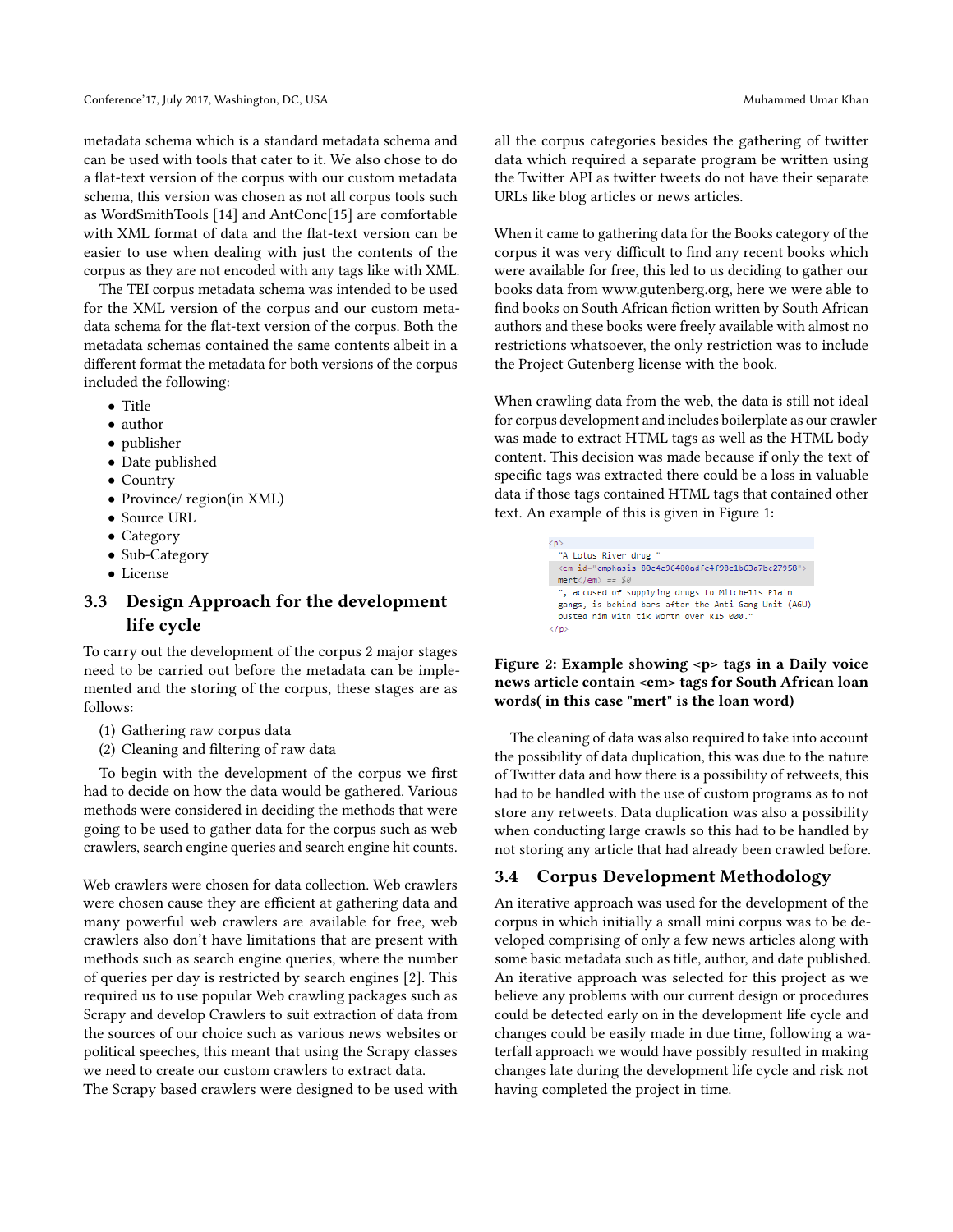#### 4 Implementation

In this section, we discuss how the design aspects were implemented to develop a South African English corpus.

Below we detail how the design aspects were implemented for the development life cycle.

#### 4.1 Gathering raw corpus data

For gathering data for the corpus we included data from the following sources.

For news websites:

- Mail and guardian
- News24
- The South African
- The Citizen (Gauteng and National news)
- Sunday Times (TimesLive)
- Daily Voice (Western cape news)
- South coast Sun and The Mercury (KwaZulu-Natal news)
- HeraldLive (Eastern Cape news)

For Blogs we gathered data from the following websites :

- Rattle and Mum
- Boring Cape Town Chick
- Minkys
- Dirty Pink City
- Unfold Durban
- Presitge Digital

For political speeches and media statements and advisories, we gathered data from the Government of South Africa's website.

Books were gathered from www.gutenberg.org and Twitter data was gathered from Twitter using Twitters API

The Scrapy crawler which is a python based crawler was one of the methods used for gathering data for the corpus, it was suitable for our needs as Scrapy allows for the easy creation of filters for the cleaning of data as well as data sanitization [\[1\]](#page-10-0). These filters were used to extract important metadata for the text being crawled and will be discussed in further detail later on.

For the crawling of data we wrote two separate Python programs to initiate crawls depending on the source, A BaseSpider was designed to carry out crawls where the URLs were fed into the python program and smaller crawls were to be made, and a complex crawler( known as CrawlSpider in Scrapy) was designed when larger crawls were needed and the spider had to follow a base URL depending on some set rules such as crawling articles that contain "lifestyle" in their URL, so this meant that articles part of the lifestyle category may be crawled. The Crawl spider was capped to a specific number of articles(depending on the source) to avoid the

Crawler running for a very long time and able to manage the amount of content being crawled.



Figure 3: Command used to initiate a crawl in the python terminal (large is the name of the CrawlSpider)

start\_urls = ['https://www.dailyvoice.co.za/news/-princess-vlei-is-declared-a-heritage-site base\_url = 'https://www.dailyvoice.co.za/news/ rules = [Rule(LinkExtractor(allow=("https://www.dailyvoice.co.za/news/",)), callback='parse', follow=True, process\_links=lambda 1: 1[:100])]

#### Figure 4: example showing start URL,base URL and follow URL for CrawlSpider crawler

A python script was written using the Twitter API aimed to gather tweets by the use of hashtags such as #Mzansi, #Jozi which were terms that are popularly used by South Africans making the tweets gathered being South African English. To gather data from various regions of South Africa to represent the sub-varieties of SAE, popular cities of a province and the province name were included in the hashtags such as for the Western Cape the hashtags were #WesternCape, #CapeTown. When extracting twitter data the crawls were limited to a max of 1500 raw unfiltered tweets in the past 6 months. The tweets were limited to the past 6 months to try and prevent any tweets posted by tourists during the holiday season at the start of the year.

We did not have to write any custom scripts when gathering book data as Project Gutenburg offered flat-text versions of the books so data was already in its desired format with only the removal of the table of contents and the index being done manually.

#### 4.2 Cleaning and filtering of raw data

Our approach for the removal of boilerplate was done by using an open-source Python library known as jusText, the code written with this library attempted to remove boilerplate from the crawled web pages and produce the main body text for the webpages. The data produced after running the jusText code was the content to be included in the corpus. As mentioned in the previous subsection, twitter tweets were not crawled as they did not contain any HTML code when the raw data was extracted, due to this being the case we were not able to use jusText to remove any boilerplate such as links and hashtags being present in tweets. To remove tweet boilerplate we wrote down python code to remove the links, # and @ from tweets, making the tweets then boilerplate free.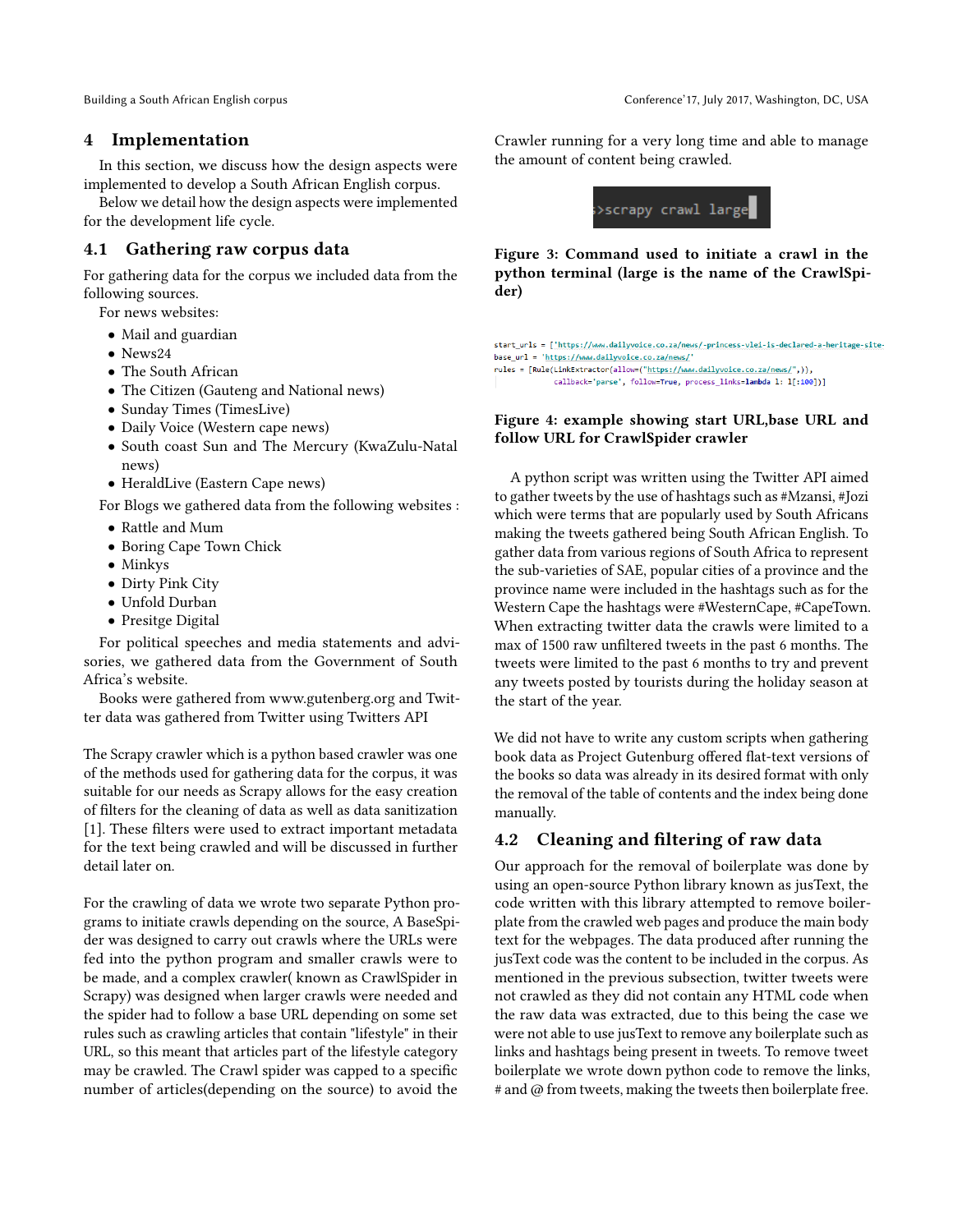Another issue that was to be taken into account was with large crawls of data, as the Scrapy spider might revisit a page due to it containing the base URL required by the python spider. To counter this issue, when conducting large crawls we stored the title of each crawled article in a list, this list was used to check if an article with the same heading had been crawled previously, and if so then the article data was disregarded. Twitter data also raised the concerns for data duplication as twitter has the option to retweet tweets. This was simple to handle, as retweets contain "@RT" and because of this our program was able to declare a tweet as a retweet and avoid unnecessary data duplication.

```
if (new string in tweets):# detect any exact duplicates for tweets
    pass
elif (new_string.find("RT")!=-1):# detect retweets
   print("Retweet")
   retweet+=1
else:
    tweets.append(new_string) # Add to the List containing all the tweets
    w.write(new_string + '\n') # write tweet to file
```
#### Figure 5: Code for handling twitter retweets

#### 4.3 Metadata for the corpus text

Some of the metadata for the corpus was automated with the use of python code, this was done by using a program called SelectorGadget [\[13\]](#page-10-0) which is a Google Chrome extension which enables to select parts of a webpage and give the Xpath code for how the selected text is stored, using this program we extracted metadata such as article title, author, date published, category of data and so on.



Figure 6: Demo of how the XPath for an author from a daily voice article was extracted using SelectorGadget the author is clicked on the webpage to get the XPath for the author

```
author = response.xpath(
    '//*[contains(concat("", @class, ""), concat("", "meta", " " ))]//strong/text()).extract()
```
Figure 7: Example of how the Xpath in Figure 6 was used to extract and store the author name in the code

Extraction of metadata varied from source to source as categories such as media statements and Political speeches included data like province which was not present in sources such as news articles or blogs, though this metadata was easily added manually according to the type of data being crawled such as inserting "Lifestyle and Entertainment" under sub-category for crawling pages with the Base URL containing "lifestyle" before writing the content to a flat-text file.<br>w.write("Title: " + title[0].strip() + '\n')

```
w.write("author: "+ author[0].strip() + '\n')
w.write("publisher: Sunday Times " + '\n')
w.write("Date published: "\pm date[0].strip()<sub>m</sub>+ '\n')
w.write("Country: South Africa" + '\n')
w.write("Province: National" + '\n')
w.write("Source URL: " + 'n')w.write("Category: News" + '\n')
w.write("Sub-Category: Finance"+ '\n')
w.write("License: Text is protected by Copyright 2020 Blue Sky
```
#### Figure 8: Example showing how automated metadata was added and how some known data was manually inserted before storing the corpus text

Figure 8 shows how for news websites, the publisher, country, province, subcategory, and license were manually inserted before writing data to the corpus for storage.

For the flat-text file implementation of metadata, the start of the metadata was denoted by three #'s followed by the metadata than a single hash at the end to denote the end of the metadata and the start of the text content.

```
Title:
author:
publisher:
.<br>Date published:
Country:
Province:
Source URL:
Category:
Sub-Category:
License:
text goes here..
```
Figure 9: How metadata was represented in the flattext file

#### 4.4 Corpus data Storage

As previously mentioned in our design two versions of the corpus were to be developed. For this to be possible we wrote the data after it had been cleaned by jusText to a flat-text file along with adding the metadata as well. Once the flattext version of the corpus was available we then developed a python program to convert our flat-text variation of the corpus to an XML one, this program provided the TEI representation of the texts and then later, was manually made to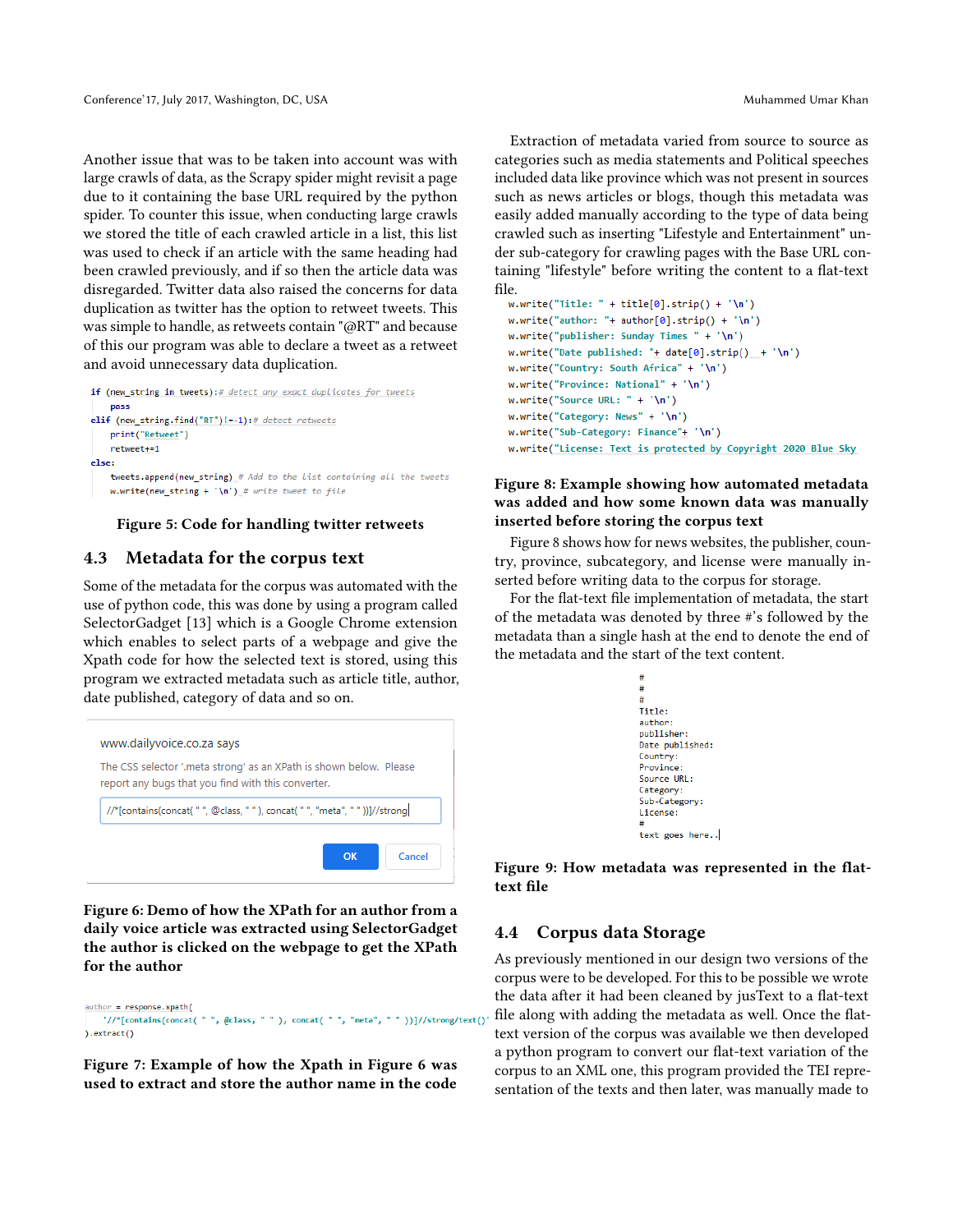include the <teicorpus> tag as the root element to encompass all the text of the corpus and be following the TEI standards for a corpus.

#### 4.5 Corpus Structure

Corpus data was put into different folders as that it would make it easier to access data belonging to a specific category instead of having to search the corpus to find data belonging to the desired category. A concern that might be raised is that a text might belong to more than one category of data such as it could be a political speech as well as a news article. For this reason, we decided to separate the data into its various categories and also have a separate file that contained all the contents of the corpus, having this large file would make it easier to test if there was any overlap between data categories.

Statistics such as the number of texts and the number of tokens per category of the final corpus are discussed in the Results and Discussion section .

#### 5 Testing strategy

We ran tests for each major step in the development cycle of the corpus. The purpose of these tests was to see that if the corpus could be easily searched and if the assumptions being made during the development process were true.

#### 5.1 Tests for gathering and cleaning data

We initially ran tests for gathering data by writing a short python script and created a simple crawler with Scrapy in which the URLs for the webpages that were intended to be crawled were manually fed into the program. This test was done to monitor the format of the scraped pages so that it may be fed into the jusText code for the removal of boilerplate.

After running the Basic crawler with a few articles from news websites it was seen that data was indeed being crawled successfully and it was noted that the relevant data needed for the corpus was stored in the  $-p$  tags of the web pages and this was extracted and compared with text produced by jusText.This test was done to check the reliability of jusText when attempting to remove boilerplate.

For gathering twitter data we suspected that when attempting to crawl data from different provinces of South Africa that more popular provinces will see a higher number of tweets when compared to provinces that are less developed or have less access to the internet, for this reason when we fixed the number of raw unfiltered tweets to a max of 1500 in the past 6 months and attempted to gather twitter data by inserting hashtags that contained the province name and

popular cities of the province.

After the data was gathered, cleaned, and stored we ran it through a python program we wrote to determine the word count of the corpus, this was done so that we could determine if we reached our goal of over 1 million tokens for the corpus.

### 5.2 Tests of the metadata to search the corpus

When the corpus data was gathered from a specific source we searched through the contents of the flat-text file using a python program we wrote to determine if data can be retrieved from the corpus with the use of the metadata this meant for example looking for texts in the news websites section that belonged to the sub-category "Lifestyle and Entertainment" or extracting texts that were intended for a specific province such as the "Western Cape".

#### 6 Results and Discussions

When crawling the data we noticed that the CrawlSpider was not feasible for every source, we noted that when inserting a start URL and follow URL for some websites the web crawler was unable to follow and extract other articles that contained the follow URL as part of their URL for example when browsing a news website known as The Citizen we saw that the web crawler crawled the article which we had included as a start URL for the web crawler and fail to crawl most other articles that contained the follow URL, this meant that if we were trying to extract for example some "Finance" articles and fed the URL for one Finance article as the start URL, the crawler would exit only after crawling a few articles. For this reason, for such sources we had to resort to the BaseSpider in which we manually fed the URLs for the webpages that we chose to be extracted, the BaseSpider was also preferred in some instances due to the Scrapy BaseSpider class being able to track the URL of the pages it was crawling, so this meant that the source URL was automated and included as part of the metadata. Concerning the large crawler(CrawlSpider) the source URL had to be manually inserted after the corpus data was stored.

An issue we encountered when using the large crawler was that for websites that had some sections that required a paywall such as news24 our large crawler only managed to crawl very little of the article and because of this jusText ended up including some boilerplate which was repeated throughout "subscriber-only" articles. So in such a case, we either used the BaseSpider program so that we could manually feed URLs for free articles or after storage search all articles containing the "subscriber-only" article boilerplate and removing them manually.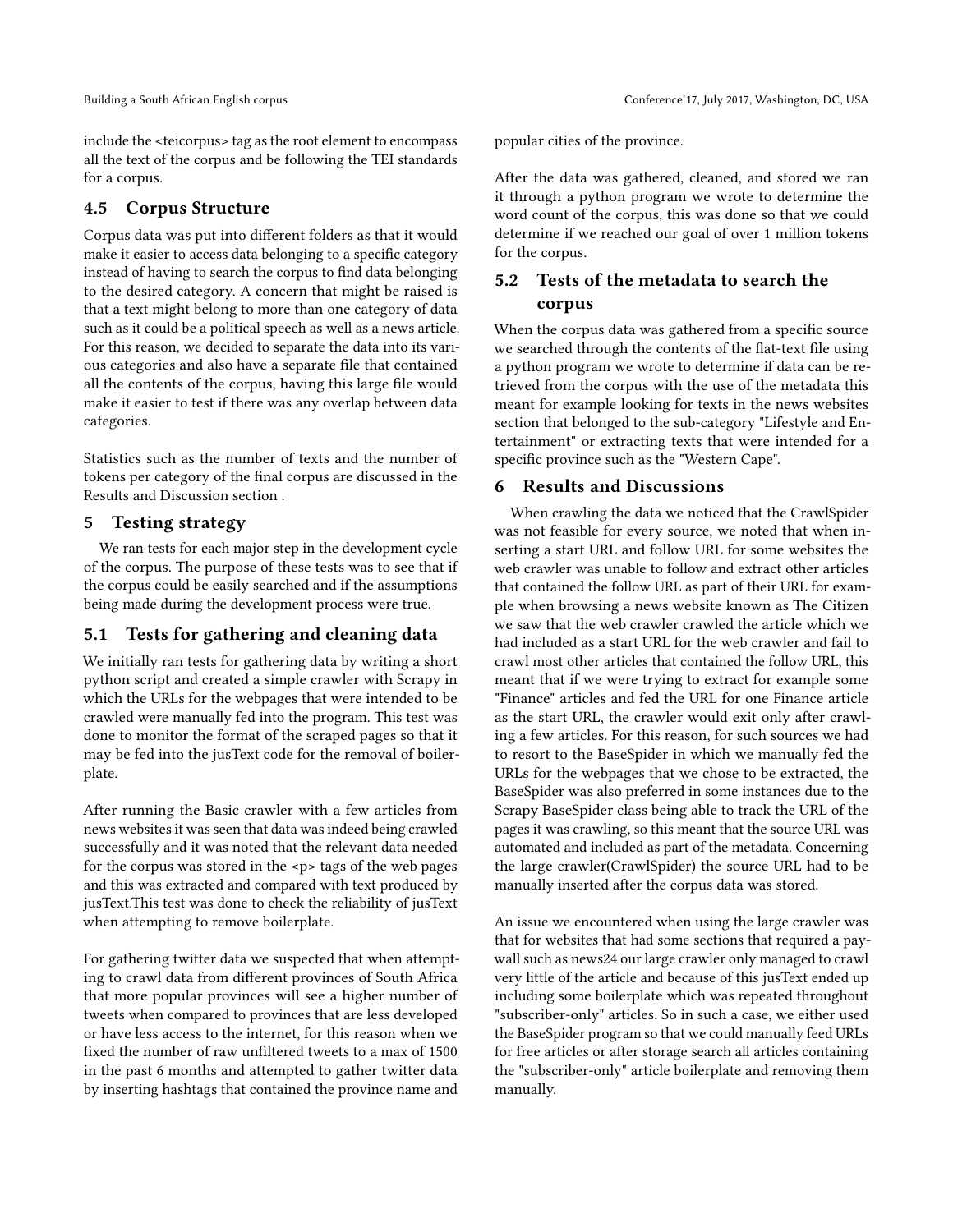#### Conference' 17, July 2017, Washington, DC, USA Muhammed Umar Khan

### The ANC has predictably distanced itself from the arrest of high ranking officials and a top party leader in the Free State, but will it be able to survive without its ill-gotten gains There's more to this story Subscribe to News24 and get access to our exclusive journalism and features today Subscribe Already a subscriber? Sign in

#### Figure 10: Example of a paid article that the large crawler attempted to crawl

Our results when performing boilerplate removal with jusText were quite satisfactory for most of the sources we tried to crawl we got boilerplate with the aforementioned subscriber-only articles and inconsistencies with main content detection with some other sources. The other sources where we had inconsistencies with jusText were not a big issue as data extracted by jusText from these sources did not include any boilerplate but they did not encompass all the content of the source as well, this was not seen as a major issue as we were gathering fewer data from a source but we were still gathering important text that belonged to that article and not some common boilerplate.

| Title: Teen beauty queen scoops another pageant crown                                                        |
|--------------------------------------------------------------------------------------------------------------|
| author: Venecia Valentine                                                                                    |
| publisher: Daily Voice                                                                                       |
| Date published: September 17, 2020                                                                           |
| Country: South Africa                                                                                        |
| Province: Western Cape                                                                                       |
| Source URL: https://www.dailyvoice.co.za/lifestyle-entertainment/lifestyle/teen-beauty-queen-scoops-another- |
| Category: News                                                                                               |
| Sub-Category: Lifestyle and Entertainment                                                                    |
| License: Independent Media and affiliated companies. All rights reserved.                                    |
|                                                                                                              |
| "Her coach wanted to know why she isn't attending modelling class anymore and I told them we could no longer |
| Apple, who is in Grade 8 at Mountview High School in Hanover Park, also got to meet one of her heroes, Miss  |
| HIGHLIGHT: Apple and Zozibini Tunzi                                                                          |
| "This was one of the highlights for me, it was so amazing to have met Zozibini when Mayor Dan Plato invited  |
| Apple has been nominated for the South Africa Children Awards, taking place December, for her charity work.  |
| #                                                                                                            |
| #                                                                                                            |
| #                                                                                                            |

#### Figure 11: Example of how jusText only detected a small section of a daily voice "Lifestyle and Entertainment" article

When gathering twitter data by using hashtags from multiple provinces and cities we noted that even though we had set a max limit for tweets (1500 raw tweets including retweets and boilerplate) we noted that some provinces contained much lower amounts of tweets compared to other provinces.

| twitterEasternCape.txt  | 9/23/2020 1:20 PM  | <b>Text Document</b> | <b>26 KB</b> |
|-------------------------|--------------------|----------------------|--------------|
| twitterJoburg.txt       | 9/23/2020 12:23 PM | <b>Text Document</b> | <b>59 KB</b> |
| twitterKZN.txt          | 9/23/2020 12:44 PM | <b>Text Document</b> | <b>49 KB</b> |
| twitterLimpopo.txt      | 9/23/2020 1:07 PM  | <b>Text Document</b> | 24 KB        |
| twitterMpumalanga.txt   | 9/23/2020 2:31 PM  | <b>Text Document</b> | <b>14 KB</b> |
| twitterMzansi.txt       | 9/26/2020 1:16 PM  | <b>Text Document</b> | 37 KB        |
| twitterNorthernCape.txt | 9/23/2020 2:17 PM  | <b>Text Document</b> | 3 KB         |
| twitterNorthWest.txt    | 9/23/2020 2:22 PM  | <b>Text Document</b> | 4 KB         |
| twitterWesternCape.txt  | 9/23/2020 12:50 PM | <b>Text Document</b> | <b>73 KB</b> |
|                         |                    |                      |              |

#### Figure 12: From the size of the text files we can see how the number of tweets varied between provinces, cities and other keywords such as Mzansi

With regards to twitter data, we also noticed that many slang terms were being used in tweets and some tweets were not in English or were half in English and half in a native language such as Afrikaans. We did not try to change this as attempting to remove the "non-English" words would have potentially resulted in a loss of loan words that are commonly used in SAE.

I think it depends where youre at cz we got ours from Ke kgathetse fuu! King Edward, willows. Bloemfontein, Bloemfontein mfanaka Members of Area Military Health Unit Free State doing Bloemfontein, yoh THIS SATURDAY IN BLOEMFONTEIN... Bloemfontein, Free S

#### Figure 13: Shows some tweets were not in english (Seen in the second line of the figure), example was taken from twitter data from the Free state provinces

After gathering, cleaning and storing data our metadata was stored in the following way (Seen in figure 14 and 15) for all categories of data:

##

Title: South Africa goes to Covid-19 level 2 on Monday author: Lester Kiewit, Sipho Kings publisher: Mail and Gaurdian Date published: 15 August 2020 Country: South Africa Province: National Source URL: https://mg.co.za/coronavirus-essentials/2020-08-15-south-africa-goes Category: News Sub-Category: Health

#### Figure 14: Shows metadata for an article from the Mail and gaurdian in the news websites section

License: Text is protected by Copyright Mail and Gaurdian. All rights reserved.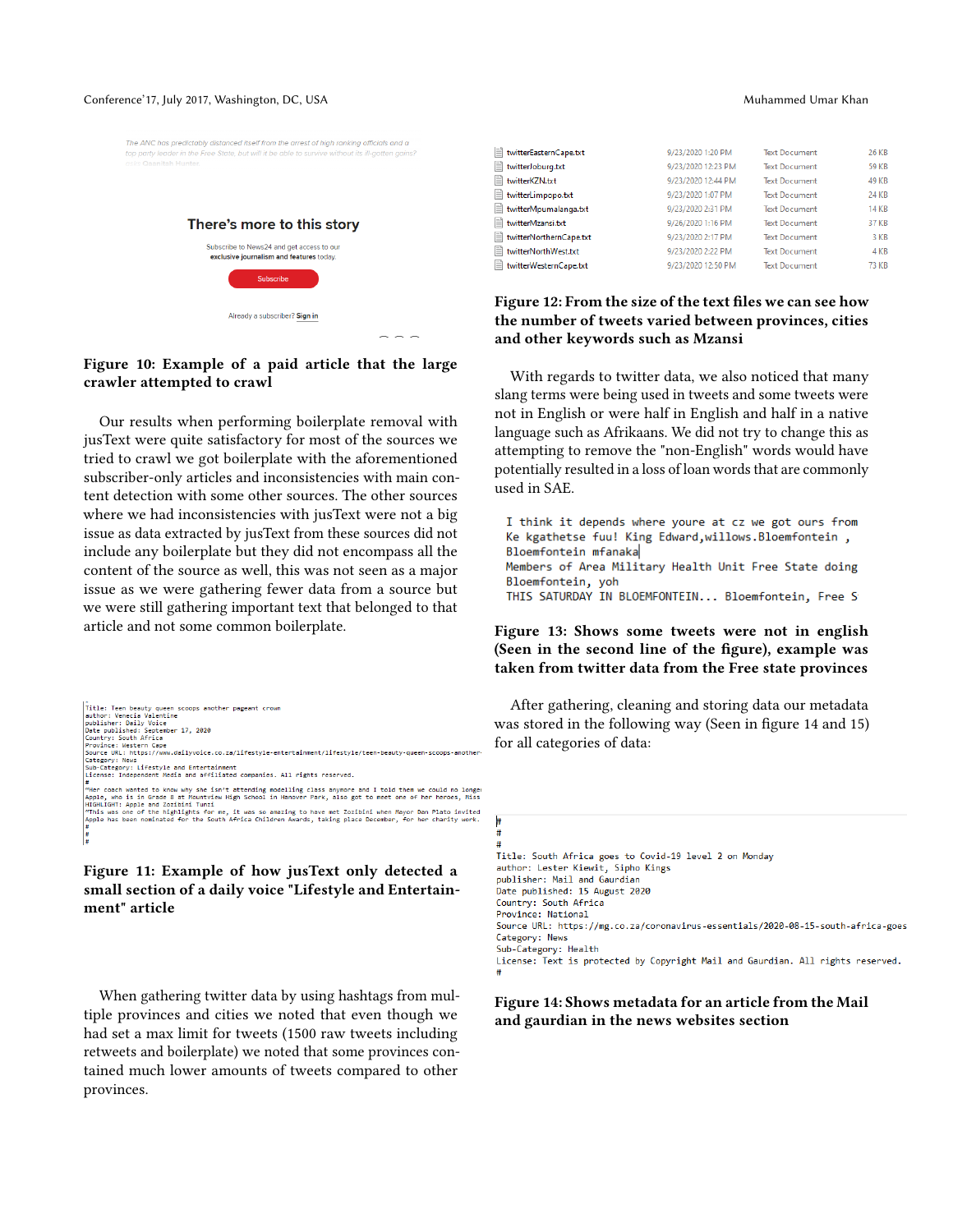```
<sourceDesc>
        <br />
d>
d>
d>
d>
d>
d+
            <title>South Africa goes to Covid-19 level 2 on Monday</title>
            <author>Lester Kiewit, Sipho Kings</author>
             <date>15 August 2020</date>
            <country>South Africa</country>
            <region>National</region
            <availability><ab>Available at: https://mg.co.za/coronavirus-essentials/2020-08-15
                <ab> All material @ Mail samp; Guardian Online. Material may not be published
        \langle/bibl>
    </aourceDeac>
\langle/fileDesc)
<encodingDesc>
   <classDecl>
        <taxonomv
            <category>
                <catDesc>News</catDesc
                <category>
                     .<br>GatDesc>
                    Health
                    \epsilon/catDesc\epsilon</category>
            </category>
        </taxonomy>
    </classDecl>
</encodingDesc>
```
#### Figure 15: Example in Figure 14 being represented in XML

After the corpus had been compiled we ran a python program to get the word counts of each category of data, the breakdown is given in Figure 16.

| Data Category              | <b>Number of texts</b> | Token   |
|----------------------------|------------------------|---------|
|                            |                        | count   |
| South African twitter data | 3287 tweets            | 50269   |
| South African Blogs        | 98 articles            | 59260   |
| Media statements and       | 101 statements         | 49850   |
| advisories                 |                        |         |
| Political Speeches         | 106 speeches           | 182851  |
| South African fiction      | 10 Books               | 313887  |
| News websites              | 803 articles           | 398966  |
| Total                      | 4405(1118              | 1055083 |
|                            | excluding tweets)      |         |

#### Figure 16: A breakdown of the token counts and number of texts collected for the categories of the corpus

From the contents of the corpus we see that news websites and Books made up over half of the corpus tokens, this was due to different news websites being easily available on the internet and because of this, we attempted to capture the various writing styles of these news sites, this included news websites that were intended for a province or part of a province to news websites intended to target the whole country. For media statements and political speeches, all data was gathered from the South African government website, because the data was coming essentially from one source we decided to include less data for these categories. For blogs and twitter data, less content was included as these categories included very informal language(such as the use of emojis ) and at times did not pay much attention to spelling. For twitter data we see only about 3287 tweets although we

limited each province to 1500 raw tweets, the reason for this was because many tweets were found to be retweets and as previously mentioned when attempting to get tweets for some provinces the tweets that were gathered were substantially lower than other more popular provinces.

| Sub-category                | <b>Number of</b> | <b>Token count</b> |
|-----------------------------|------------------|--------------------|
|                             | Texts            |                    |
| <b>National News</b>        | 125              | 86 121             |
| Local News                  | 47               | 22 629             |
| Sport (News)                | 182              | 72659              |
| Health (News)               | 3                | 3706               |
| Education (News)            | 2                | 1011               |
| Lifestyle and Entertainment | 264              | 132 037            |
| (News)                      |                  |                    |
| Finance (News)              | 180              | 80 803             |
| Travel (Blogs)              | 34               | 17829              |
| Lifestyle (Blogs)           | 64               | 41 437             |
| South African fiction       | 10               | 313 887            |
| (Books)                     |                  |                    |

#### Figure 17: A breakdown of the token counts and number of texts collected for the sub-categories of the corpus

When looking at the token counts and the number of texts for sub-categories Health and Education we see a very low token and text count, the reason for this is because the Health articles could be included in either National News or Lifestyle this is why we included few articles like this in its separate category. Local news data is also low in comparison to national news this was since there were not as many websites available just for local news, most websites focused on national news with some having sub-sections for local news such as news websites called "The Daily Voice". For Blogs we found that most bloggers had articles in the subcategory "Lifestyle" and only had a few articles under the travel sub-category, this is why we see that "Lifestyle" blog data is more than double of the "Travel" blog data.

#### 7 Further Discussion of key results

At the end of development, we ended up with a corpus comprising of text made up of South African English though we believe all the sub-varieties of the language were not fairly represented. Whilst carrying out the experiment it was noted that not much data was available for the lesser developed provinces of South Africa. This was seen with Blogs, news websites, twitter data, and Books as well. Most data were available for the Gauteng, Western Cape, and KwaZulu-Natal provinces. This meant that sub-varieties of SAE used in regions such as Limpopo, Northwest, Eastern Cape, etc were not as prevalent in the corpus as the more popular regions such as Gauteng or Western Cape. Though we do believe that there was enough data for different South African provinces in the Political Speeches category. We also believe the data gathered for the books category was not ideal for